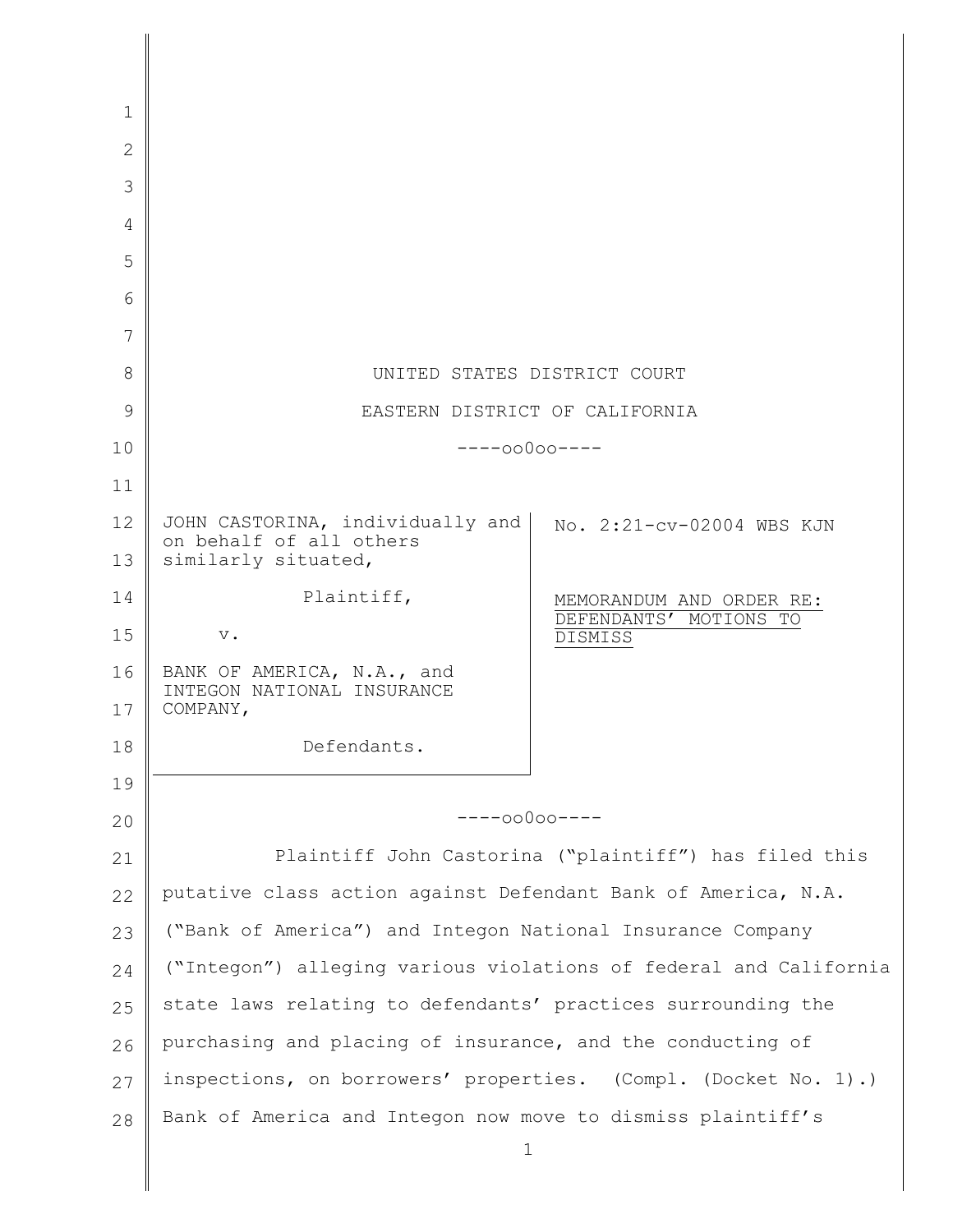1 2 complaint pursuant to Federal Rule of Civil Procedure 12(b)(6). (Docket Nos. 15, 20.)

3 I. Factual and Procedural Background

4 5 6 7 8 9 10 11 Plaintiff purchased the property at issue at 2110 Forestlake Drive, Rancho Cordova, California 95670 ("the property") in 1995. (Compl. ¶ 7, 131.) After a series of transactions and transfers, on or about April 25, 2003, plaintiff entered into a "mortgage" agreement on the property with Countrywide Home Loans.1 (Id.) In 2008, Bank of America purchased the mortgage and became the mortgage lender and servicer. (Id.)

12 13 14 15 16 17 18 19 The deed of trust at issue contained a provision that required plaintiff to secure and pay for adequate property insurance that protected the property against loss due to hazards. (Id. ¶ 132; Id., Ex. A., Deed of Trust ("Deed of Trust") ¶ 4 (Docket No. 1-1).) It also contained a provision allowing Bank of America to inspect and safeguard the property if it is "vacant or abandoned or the loan is in default." (Compl. ¶ 133; Deed of Trust ¶ 5.)

20 21 22 23 24 Plaintiff alleges that in 2019 he applied for a loan modification and received correspondence from Bank of America denying his application because of its inability to confirm plaintiff actually owned the property. (Compl. ¶ 134.) Plaintiff responded to the denial with a copy of his deed to confirm

<sup>26</sup> 27 28 In their pleadings, the parties refer to the deed of trust and promissory note collectively as the "mortgage," "mortgage agreement" or "agreement." The contractual terms which are at issue in this case are those set forth in the deed of trust.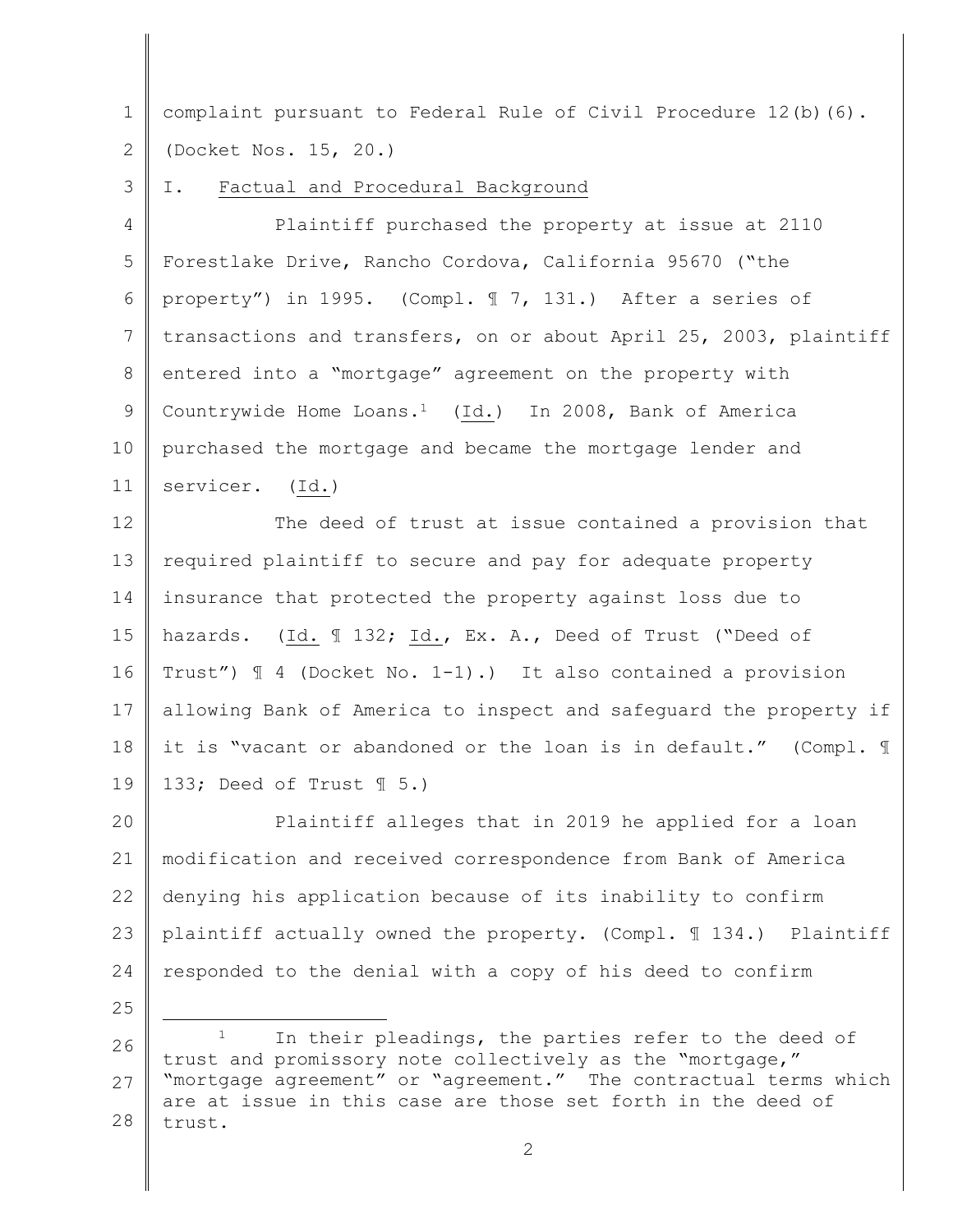| $\mathbf 1$    | ownership. (Id.) At that time, Bank of America began refusing                                                       |
|----------------|---------------------------------------------------------------------------------------------------------------------|
| $\overline{2}$ | to accept monthly payments on the loan.<br>$(\text{Id.})$                                                           |
| 3              | On or about September 1, 2019, Bank of America put                                                                  |
| $\overline{4}$ | plaintiff's loan account into delinquency. (Id. 1135.)                                                              |
| 5              | Plaintiff alleges he provided the requested documentation and                                                       |
| 6              | obtained assistance of counsel to prove ownership over the                                                          |
| 7              | (Id. 11 135, 138.) Bank of America nevertheless<br>property.                                                        |
| 8              | continued to refuse to accept payments or acknowledge plaintiff's                                                   |
| 9              | ownership of the property for twenty-two months. (Id. 11 136,                                                       |
| 10             | $142.$ )                                                                                                            |
| 11             | Plaintiff alleges that on July 24, 2019, Bank of                                                                    |
| 12             | America began charging his account for property inspections.                                                        |
| 13             | (Id. 137.) He alleges Bank of America conducted fifteen                                                             |
| 14             | property inspections, some of which were to check if the property                                                   |
| 15             | was vacant, though plaintiff alleges Bank of America knew he was                                                    |
| 16             | occupying it. (Id. 139.) Seven of those inspections were                                                            |
| 17             | charged to plaintiff's account on the same day, June 10, 2021,                                                      |
| 18             | after plaintiff had made multiple payments to bring his account                                                     |
| 19             | out of default. (Id.; Compl., Ex. C, June 10, 2021 Account                                                          |
| 20             | Statement ("June 10, 2021 Account Statement") (Docket No. 1-1).)                                                    |
| 21             | In or around November 2019, plaintiff's voluntary                                                                   |
| 22             | hazard insurance policy lapsed, and Bank of America then                                                            |
| 23             | purchased a hazard insurance policy through Integon, and placed                                                     |
| 24             | it onto plaintiff's property. (Id. $\text{I}$ 143.) <sup>2</sup> The lender-placed                                  |
| 25             | insurance remains on plaintiff's property and plaintiff has paid                                                    |
| 26             | $\overline{2}$<br>An insurance policy that is placed on borrowers'                                                  |
| 27             | properties in this manner is referred to by the parties both as                                                     |
| 28             | "force-placed insurance" and "lender-placed insurance." The<br>court will refer to it as "lender-placed insurance." |
|                | 3                                                                                                                   |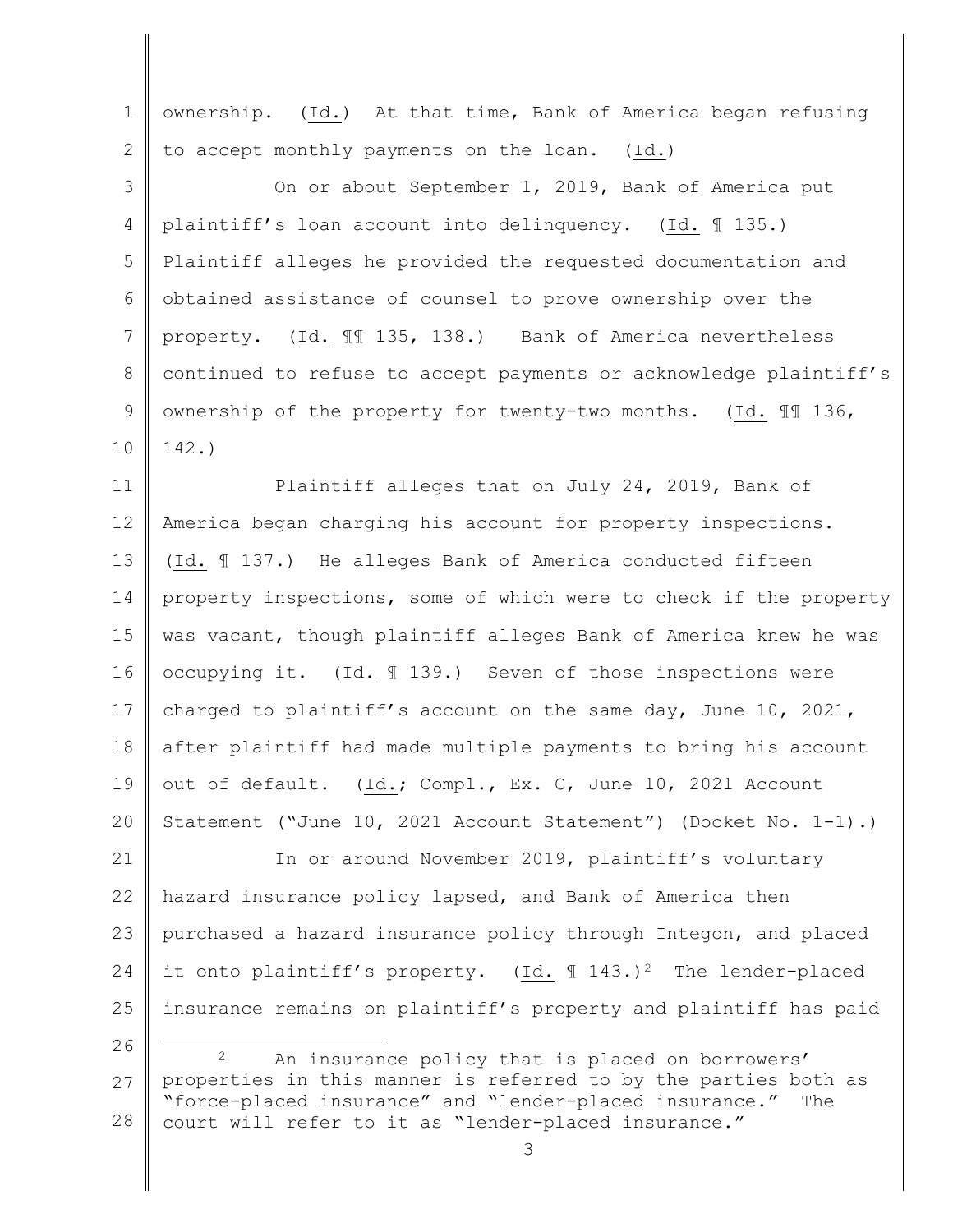1 2 3 4 5 6 7 8 the amounts for the lender-placed insurance charges to Bank of America. (Id.) Plaintiff alleges that charges for the lenderplaced insurance made to plaintiff were higher than the cost of the lender-placed insurance that Bank of America paid to Integon. (Id. ¶ 145.) Plaintiff also alleges that the cost of the lenderplaced insurance is twelve times more expensive than his prior voluntary policy due to a "kickback scheme" between the defendants. (Id.)

9 10 11 12 13 14 15 16 17 18 Plaintiff alleges the "kickback scheme" between defendants works as follows: Integon monitors Bank of America's loan portfolio, and once a lapse in insurance coverage is identified, a notice, purporting to come from Bank of America, is sent to the borrower regarding lender-placed insurance. (Id. ¶ 114.) Bank of America pays Integon for the certificate for insurance, which issues from an already existing master policy that Bank of America has with Integon. (Id. ¶ 116.) Bank of America charges the borrower the full amount it initially pays Integon for the insurance. (Id. ¶ 120.)

19 20 21 22 23 24 25 26 27 28 However, once coverage begins, Bank of America receives a set percentage back of its initial payment to Integon "disguised as 'commissions,' 'reinsurance payments,' or 'expense reimbursements,'" which lowers the cost of coverage that Bank of America pays to Integon. (Id. ¶ 117.) Bank of America does not pass on these "kickbacks" to borrowers. Plaintiff alleges that Integon performs the insurance monitoring services on Bank of America's loans to maintain the exclusive right to place insurance on Bank of America's borrowers. (Id. ¶ 122.)

On October 21, 2021, plaintiff initiated this action by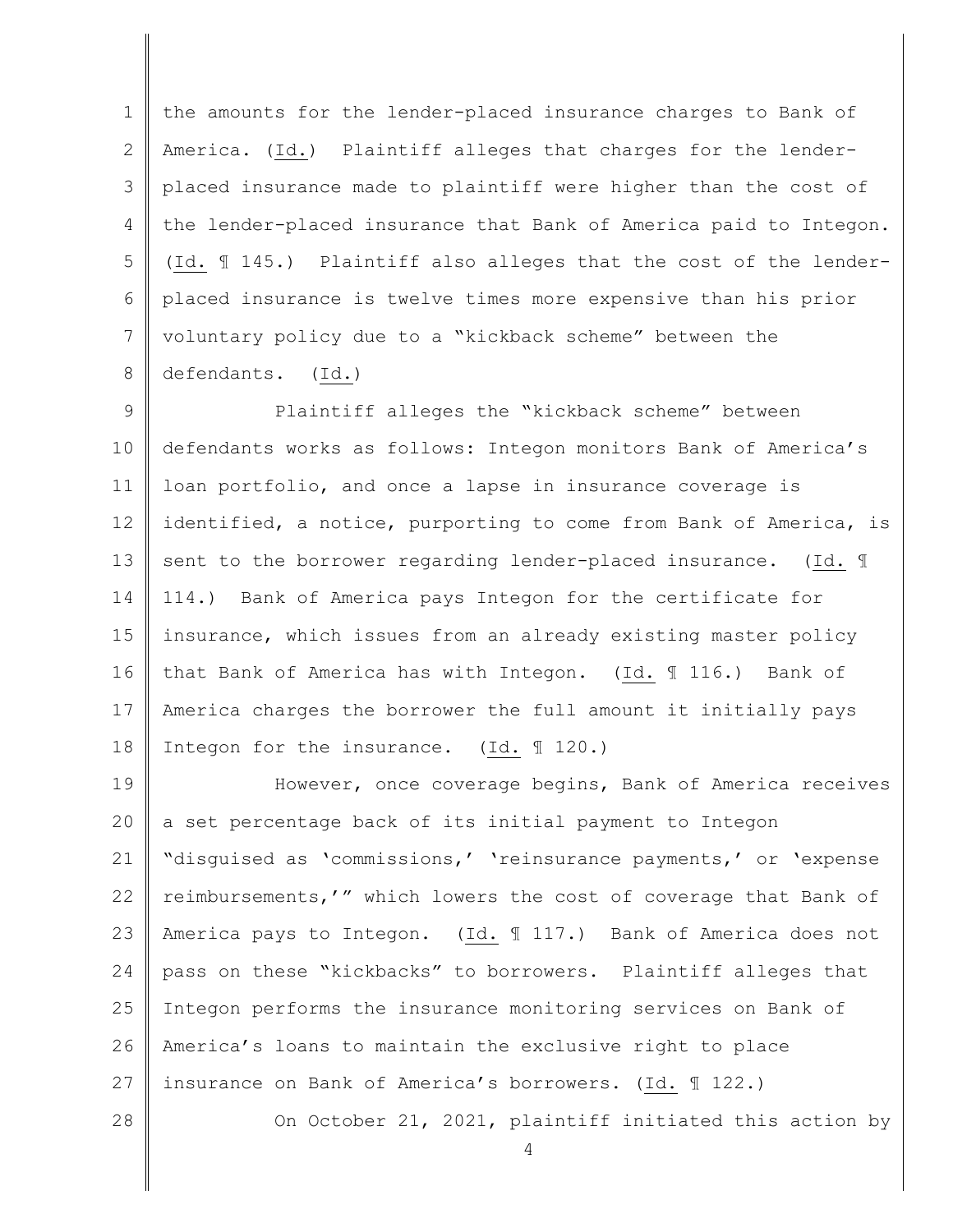1 2 3 4 5 6 7 8 9 10 11 12 13 filing a proposed class action complaint alleging nine claims: (1) breach of contract; (2) breach of the implied covenant of good faith and fair dealing; (3) violations of the Fair Debt Collection Practices Act ("FDCPA"), 15 U.S.C. § 1692; (4) violations of the Truth in Lending Act ("TILA"), 15 U.S.C. § 1601; (5) violations of the Racketeer Influenced and Corrupt Organizations Act ("RICO"), 18 U.S.C. § 1962(c); (6) conspiracy under RICO, 18 U.S.C. § 1962(d); (7) violations of the Rosenthal Fair Debt Collection Practices Act ("Rosenthal Act"), Cal. Civ. Code § 1788; (8) unjust enrichment; and (9) violations of California Unfair Competition Law, Cal. Bus. & Pro. Code § 17200. Plaintiff alleges all nine claims against Bank of America, and only the two RICO claims against Integon.

14 II. Discussion

15 16 17 18 19 20 21 22 23 24 25 26 Federal Rule 12(b)(6) allows for dismissal when the plaintiff's complaint fails "to state a claim upon which relief can be granted." Fed. R. Civ. Pro. 12(b)(6). The inquiry before the court is whether, accepting the allegations in the complaint as true and drawing all reasonable inferences in the plaintiff's favor, the plaintiff has stated a claim to relief that is plausible on its face. See Ashcroft v. Iqbal, 556 U.S. 662, 678 (2009). "The plausibility standard is not akin to a 'probability requirement,' but it asks for more than a sheer possibility that a defendant has acted unlawfully." Id. "Threadbare recitals of the elements of a cause of action, supported by mere conclusory statements, do not suffice." Id.

27

A. Breach of Contract

28

To state a breach of contract claim under California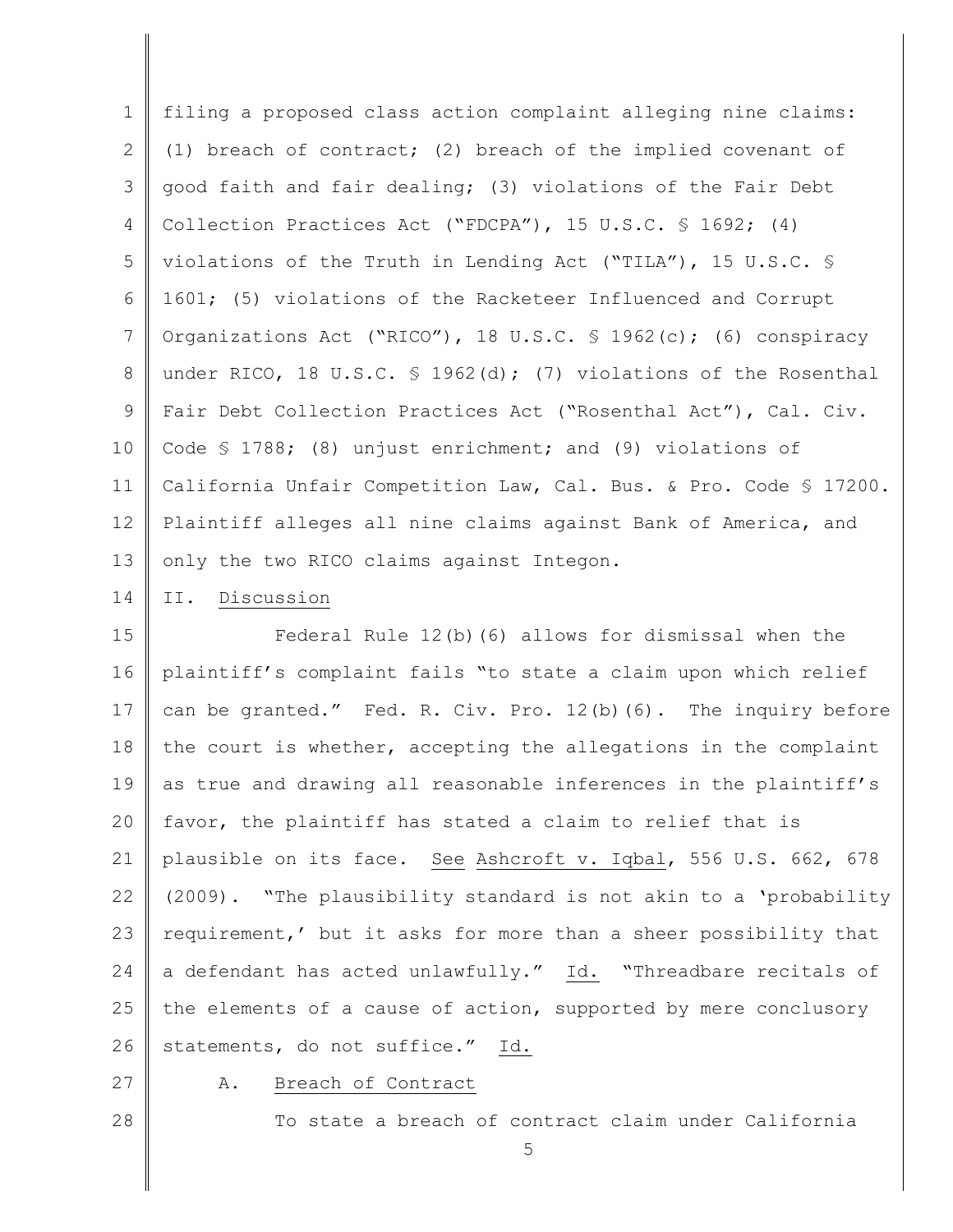1 2 3 4 5 6 7 8 9 10 law, plaintiffs must allege (1) the existence of a contract; (2) plaintiff's performance or excuse for nonperformance of the contract; (3) defendant's breach of the contract; and (4) resulting damages. First Com. Mortg. Co. v. Reece, 89 Cal. App. 4th 731, 745 (2d Dist. 2001). Plaintiff alleges Bank of America breached the terms of the deed of trust by charging plaintiff for "excessive and unfair property inspections," charging plaintiff for lender-placed insurance that was "unnecessary and excessive," and not passing on the kickbacks on the cost of coverage. (Compl. ¶¶ 175-79.)

11 12 13 14 15 16 17 18 19 20 Bank of America argues that plaintiff has failed to allege a breach because the deed of trust allows it to conduct property inspections and charge plaintiff related fees. (Bank of America's Mot. ("BOA Mot.") at 5.) The deed of trust states that Bank of America "may do and pay whatever is necessary to protect the value of the [p]roperty and [its] rights in the [p]roperty" if plaintiff fails to perform under the agreement or there is a legal proceeding. (Deed of Trust ¶ 7.) Specifically, Bank of America may inspect the property if it is "vacant or abandoned or the loan is in default." (Id. ¶ 5.)

21 22 23 24 25 26 27 28 Plaintiff does not dispute that these provisions are in the deed of trust. However, plaintiff alleges that he was charged for inspections that were "drive-by or fabricated." (Compl. ¶ 174.) The deed of trust does not allow Bank of America to charge for inspections that never actually happened. Plaintiff also alleges that the inspections occurred when plaintiff was occupying the property and that Bank of America knew he was occupying it. (Id. ¶ 175.) The parties also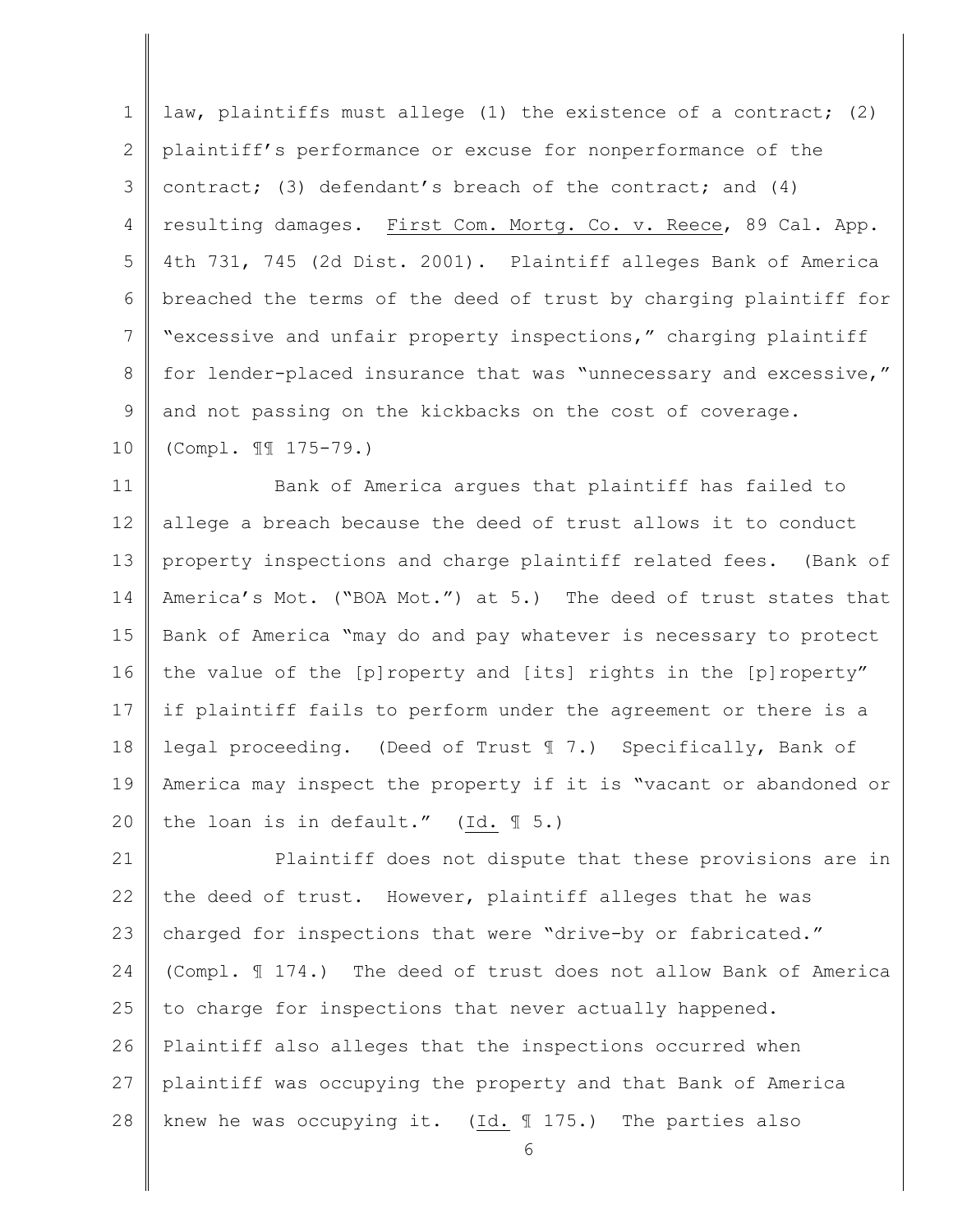1 2 3 4 5 6 7 8 9 disagree on whether plaintiff was in default when the inspections began. At the pleading stage, the court cannot decide whether plaintiff actually was in default in order to determine if his claim may proceed. Therefore, based on these factual allegations, plaintiff states a breach of contract claim that is "plausible on its face" as Bank of America was allegedly conducting property inspections even when the property was not "vacant or abandoned or the loan [was not] in default." See Ashcroft, 556 U.S. at 678; (Deed of Trust  $\mathbb{I}$  5.)

10 11 12 13 14 15 16 17 18 19 20 21 22 23 24 25 Plaintiff's allegations regarding the frequency of the property inspections also sufficiently state a claim for breach of contract. Plaintiff pleads inspections were occurring "in excess of once every 30 days." (Compl. ¶ 174.) Bank of America contends that fifteen property inspections in a 22-month period is not excessive given that courts analyzing similar claims have held inspections once a month were allowed. (BOA Mot. at 5-6 (citing Walker v. Countrywide Home Loans, Inc., 98 Cal. App. 4th 1158 (2d Dist. 2002) (holding that charging the borrower for 12 inspections that happened approximately every 30 days was not in violation of the California Unfair Competition Law).) However, plaintiff was charged for seven inspections on a single day, which raises an inference that the inspections were excessive or fabricated, and not done per the contract as "is necessary to protect the value of the property" or Bank of America's rights in it. (June 10, 2021 Account Statement; Deed of Trust ¶ 7.)

26 27 28 In regard to the lender-placed insurance, the agreement states that any amounts "disbursed by" Bank of America for the lender-placed insurance will "become an additional debt of the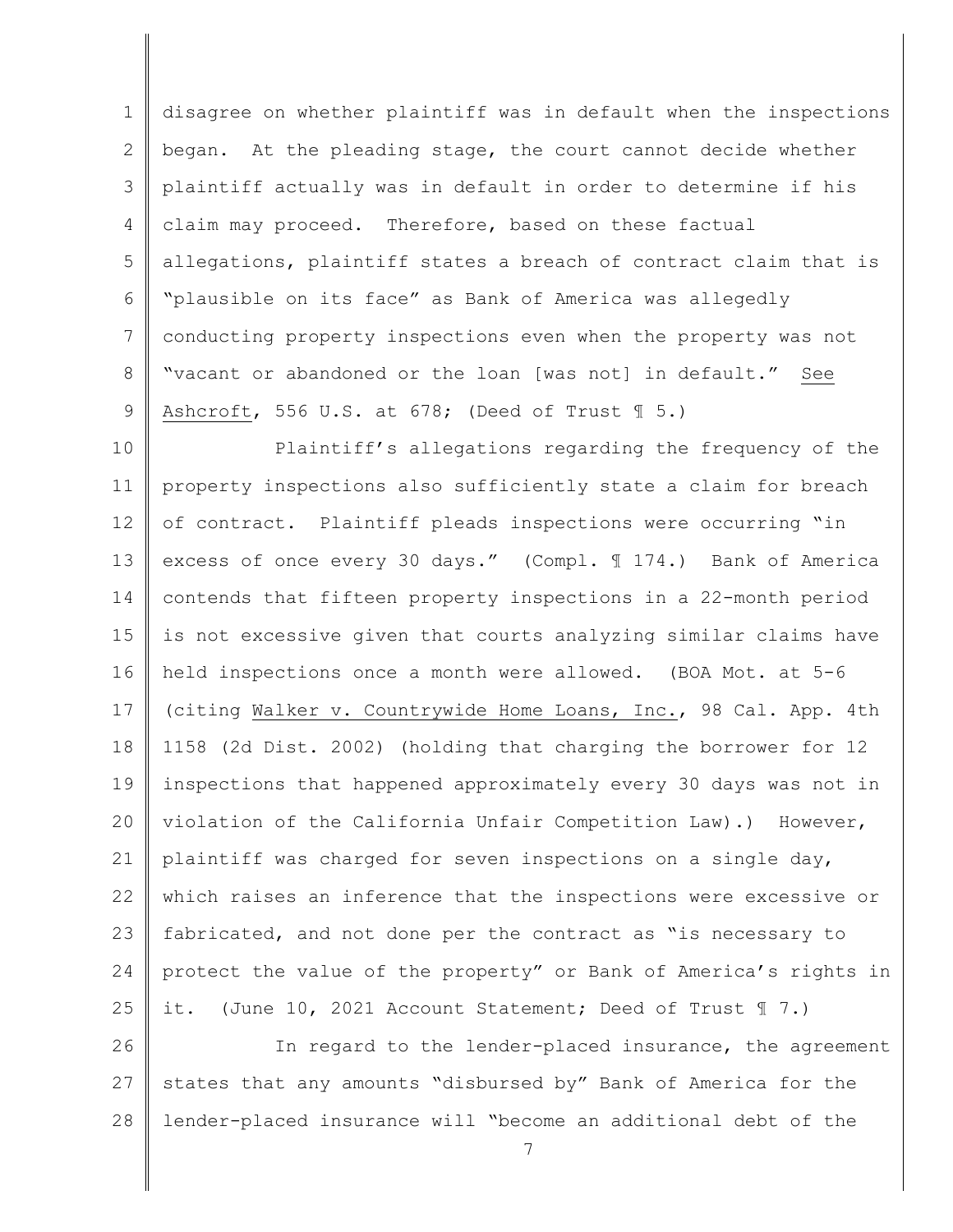1 2 3 4 5 6 7 borrower." (Deed of Trust ¶ 7.) Here, plaintiff alleges that Bank of America did not actually pay the amount it charged plaintiff for lender-placed insurance, and therefore, the amount "disbursed by" Bank of America is less than what "becomes an additional debt" for plaintiff. (See id.) Therefore, plaintiff sufficiently alleges that he was charged beyond what the deed of trust permits.

8 9 10 11 12 13 14 15 Bank of America notes that it disclosed to plaintiff that lender-placed insurance "may be significantly more expensive than insurance [plaintiff] can buy [himself]." (BOA Mot. at 8; Compl., Ex. B, Lender-Placed Insurance Notice ("Insurance Notice") (Docket No. 1-1).) However, the deed of trust could be interpreted as restricting Bank of America's discretion because it states that Bank of America may pay whatever is "necessary." (Deed of Trust ¶ 7.)

16 17 18 19 20 21 22 23 24 25 26 27 28 "[W]here the language [of a contract] is ambiguous, such that it is capable of two or more reasonable interpretations and therefore leaves doubt as to the parties' intent, a motion to dismiss must be denied." Maloney v. Indymac Mortg. Servs.*,* No. CV-13-04781 DDP, 2014 WL 6453777, at \*6 (C.D. Cal. Nov. 17, 2014); see Consul Ltd. V. Solide Enters., 802 F.2d 1143, 1149 (9th Cir. 1986) (holding that the district court erred in dismissing for failure to state a claim where the conflict in language of an agreement "leaves doubt as to the parties' intent"). Though the deed of trust allows Bank of America to institute lender-placed insurance, whether the amount it paid was "necessary" creates ambiguities regarding the authorized level of insurance.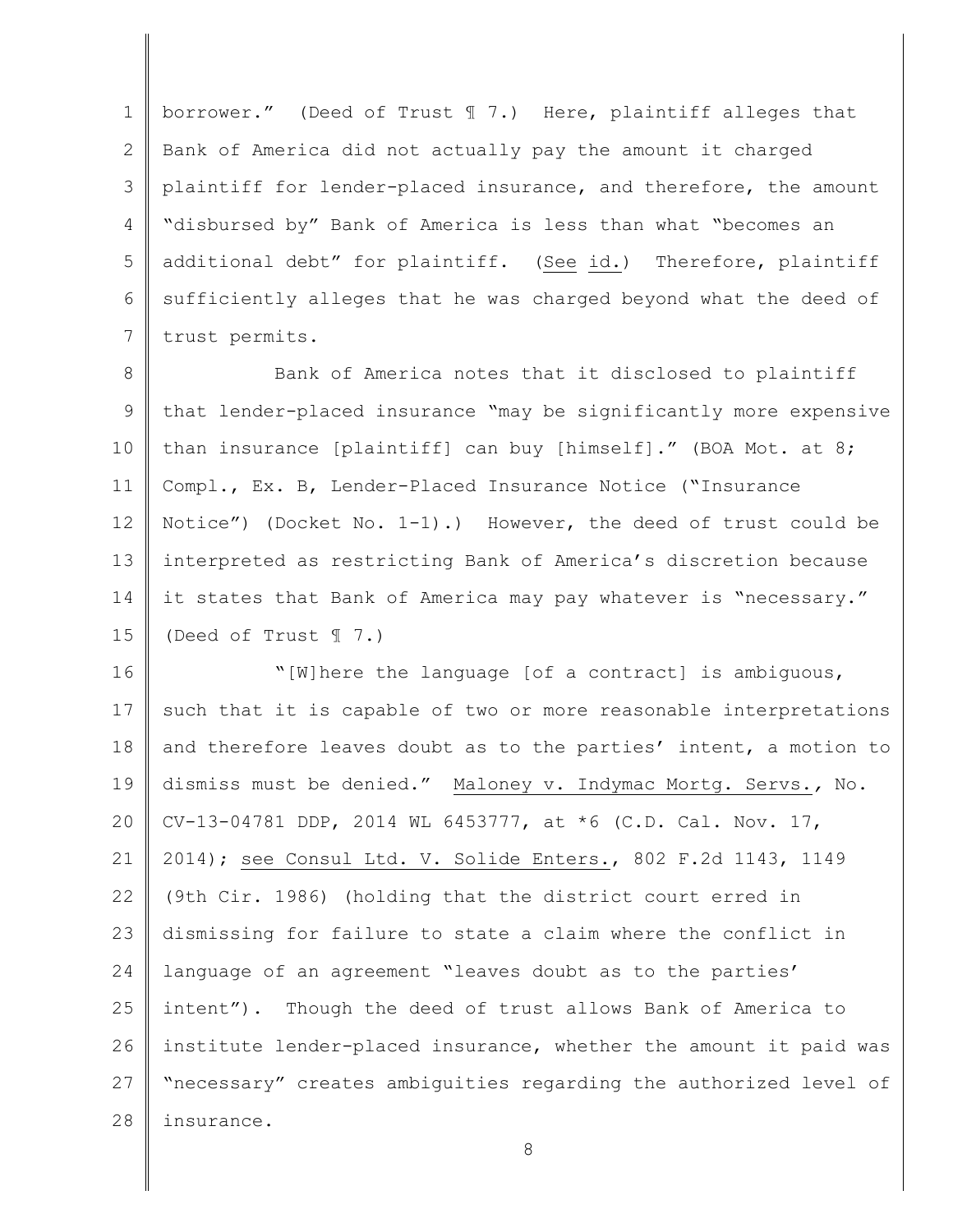1 2 3 4 5 6 7 8 9 10 11 12 13 14 15 16 17 18 19 20 21 22 23 24 25 26 27 28 The conduct alleged in this case, including the language in the deed of trust itself, is strikingly similar to that in McNeary-Calloway v. JP Morgan Chase Bank, N.A., 863 F. Supp. 2d 928 (N.D. Cal. Mar. 26, 2012). In McNeary, the plaintiffs' agreements included the same language about the lender's right to "do and pay whatever is necessary to protect the value of the property and Lender's rights in the property, including payment of . . . hazard insurance." McNeary, 863 F. Supp. 2d at 956. The court in McNeary, determined that the defendants could only place insurance "to the extent such insurance 'is necessary,'" which did not give defendants "unlimited discretion," and therefore the court denied defendants' motion to dismiss the breach of contract claim. Id.; see also Longest v. Green Tree Servicing LLC, 74 F. Supp. 3d 1289, 1298 (C.D. Cal. Feb. 9, 2015) (finding there to be ambiguity in the mortgage agreement due to the tension between the allowance of lender-placed insurance but the discretionary function of the lender being able to do "whatever is reasonable and appropriate"). Plaintiff has sufficiently alleged a breach of contract claim against Bank of America based on the property inspections and lender-placed insurance. Accordingly, Bank of America's motion to dismiss plaintiff's breach of contract claim will be denied. B. Implied Covenant of Good Faith and Fair Dealing Under California law, all contracts contain an implied covenant of good faith and fair dealing. See San Jose Prod. Credit Ass'n v. Old Republic Life Ins. Co., 723 F.2d 700, 703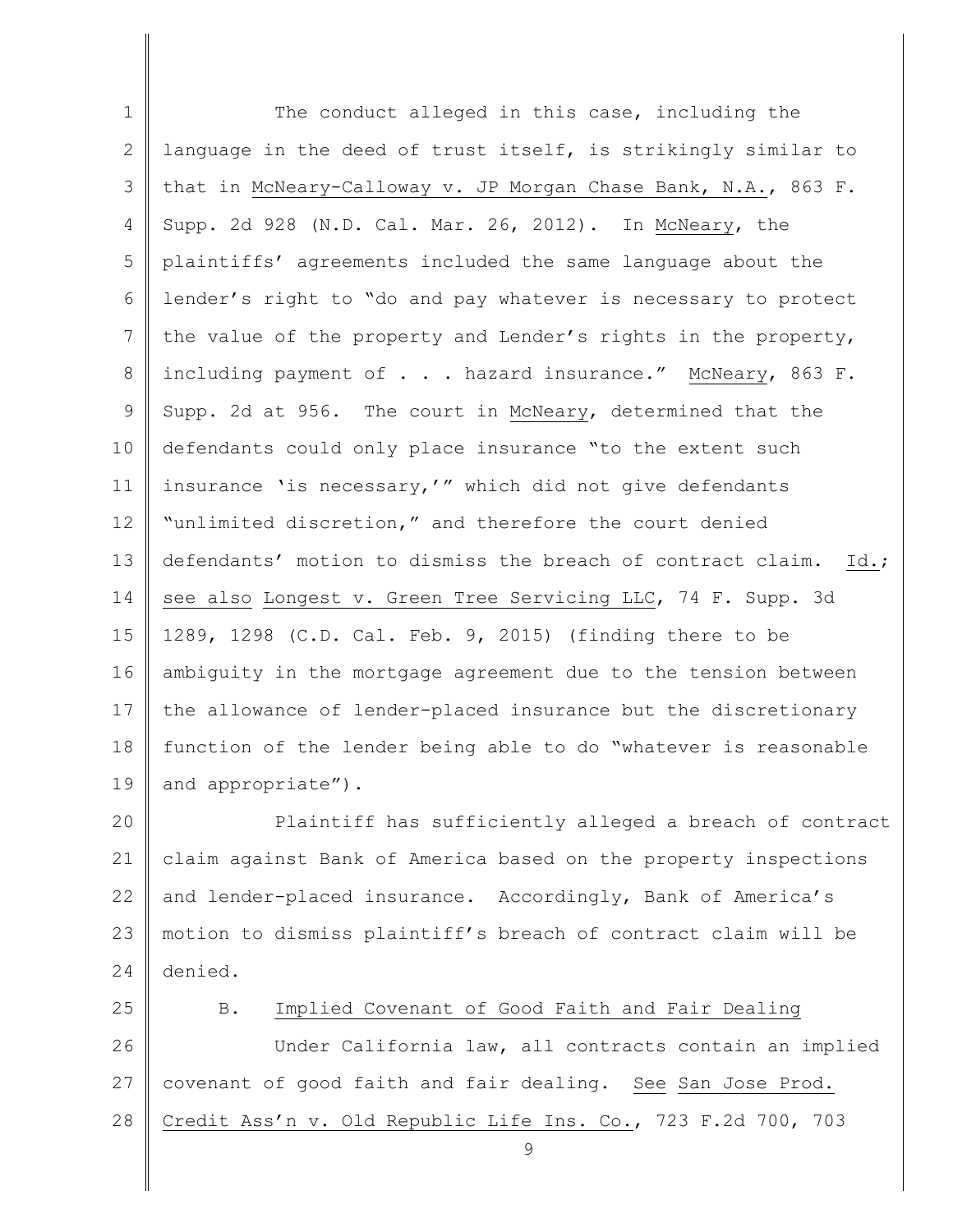1 2 3 4 (9th Cir. 1984). The covenant "requires each contracting party to refrain from doing anything to injure the right of the other to receive the benefits of the agreement." Id. (quotations and citation omitted).

5 6 7 8 9 10 11 12 13 14 15 16 17 Bank of America argues that plaintiff's implied covenant of good faith and fair dealing claim avers only a contractual violation and is therefore duplicative of plaintiff's claim for breach of the deed of trust. (BOA Mot. at 9.) "[W]here breach of an actual term is alleged, a separate implied covenant claim, based on the same breach, is superfluous." Guz v. Bechtel Nat. Inc, 24 Cal. 4th 317, 327 (2000); see also Env't Furniture, Inc. v. Bina, No. CV 09-7978 PSG, 2010 WL 5060381, \*3 (C.D. Cal. Dec. 6, 2010) (quotations omitted) ("California law requires that a claim for breach of the implied covenant of good faith and fair dealing go beyond the statement of a mere contract breach and not rely on the same alleged acts or simply seek the same damages" as the breach of contract claim).

18 19 20 21 22 23 24 25 Plaintiff's implied covenant of good faith and fair dealing claim alleges the same conduct alleged in his breach of contract claim. (Compare compl. ¶¶ 174-79, with id. ¶¶ 188a-h.) Notably, plaintiff alleges that Bank of America breached its duty of good faith and fair dealing "in violation of the applicable [deed of trust] provisions." (Id. 1188c, 188f.) As alleged, plaintiff's implied covenant of good faith and fair dealing claim is superfluous. Therefore, that claim will be dismissed.

26

# C. Fair Debt Collection Practices Act and Rosenthal Act

27 28 The FDCPA and the Rosenthal Act prohibit false, deceptive, or misleading representations or means in connection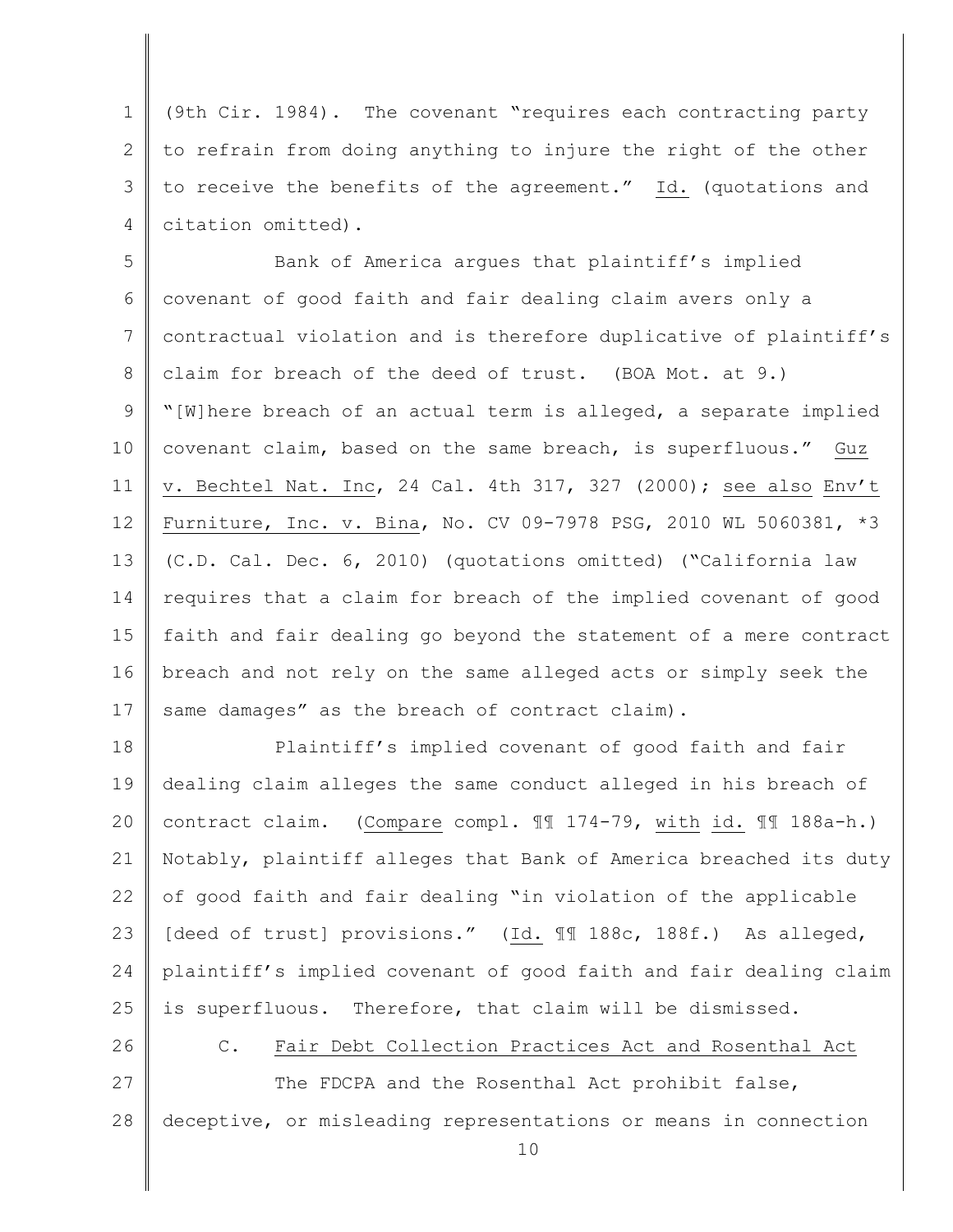1 2 3 with the collection of any debt, and using unfair and unconscionable means to collect or attempt to collect any debt. 15 U.S.C. § 1692e-f; Cal. Civ. Code § 1788.1(b).

4

# 1. "Debt Collector" Requirement for FDCPA

5 6 7 8 9 10 11 12 13 14 15 16 In order to be liable under both the FDCPA and the Rosenthal Act, Bank of America must qualify as a "debt collector." The definition of "debt collector" is broader under the Rosenthal Act than it is under the FDCPA, as the latter excludes creditors collecting on their own debts or a debt that was not in default when it was obtained by a creditor. See 15 U.S.C. § 1692a(6)(F); Herrera v. LCS Fin. Servs. Corp.*,* No. C09- 02843 TEH, 2009 WL 5062192, at \*2 n.1 (N.D. Cal. Dec. 22, 2009) ("[t]he federal definition [of debt collectors] excludes creditors collecting on their own debts, 15 U.S.C. § 1692a(6), an exclusion that does not appear in the state statute, Cal. Civ. Code § 1788.2(c)").

17 18 19 20 21 22 Plaintiff stipulated at oral argument to dropping his FDCPA claim as the parties agree that Bank of America is not a "debt collector" under the FDCPA. Bank of America is the lender on the loan, and therefore, is "collecting on its own debt" and the loan was not in default when Bank of America obtained it. Accordingly, plaintiff's FDCPA claim will be dismissed.

23

## 2. Rosenthal Act Claim

24 25 26 27 28 Plaintiff alleges that Bank of America violated the Rosenthal Act by representing to him that he "must make payments for Escrow Account Advances (which contained illegal fees for excessive and improper [lender-placed insurance]), and the fees for property inspections that were not conducted, excessive, and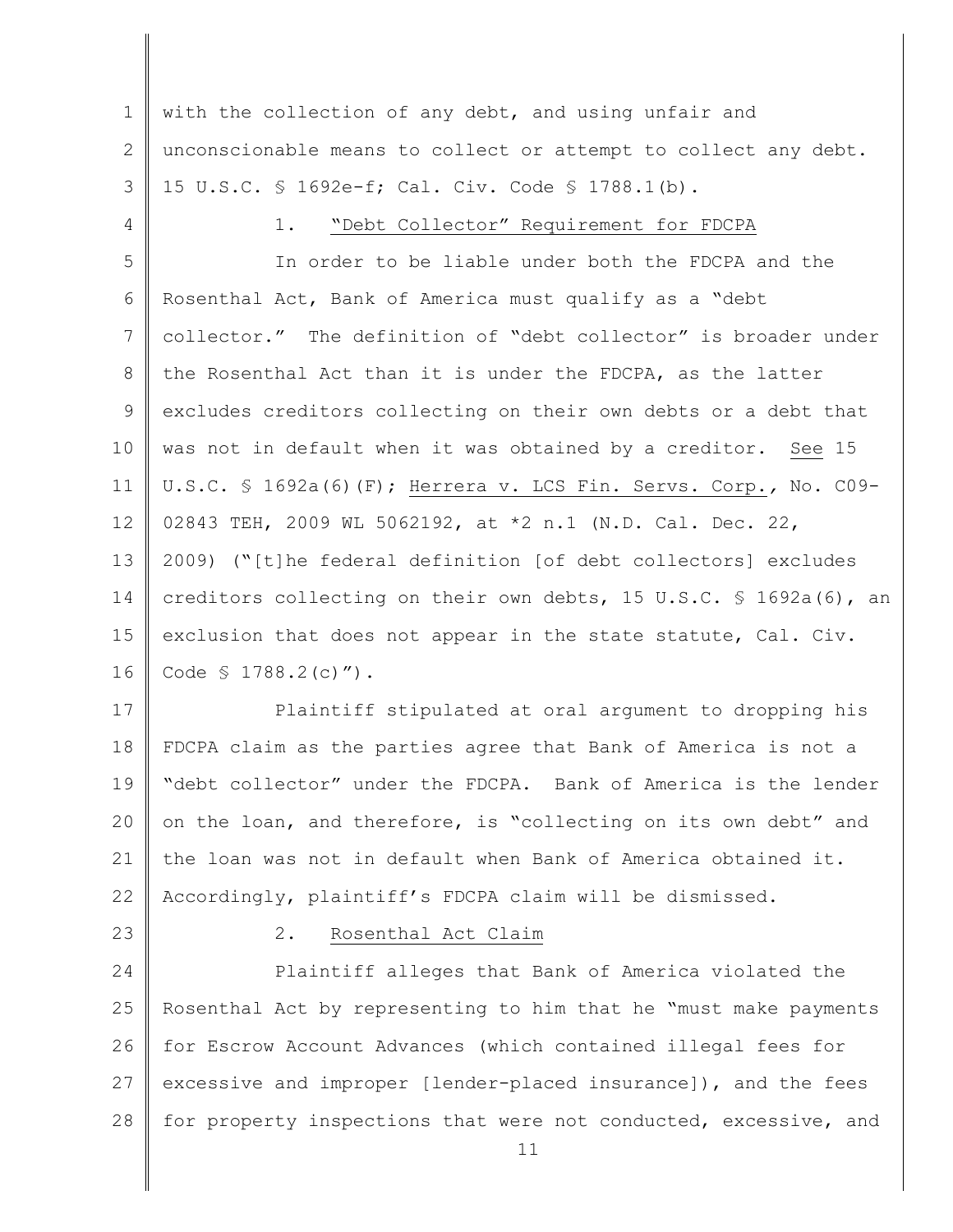1 2 3 4 5 6 7 8 9 10 11 12 13 14 15 16 17 18 19 20 21 22 23 24 25 not permitted, when . . . [Bank of America] knew that the fees . . . were not legitimate debts." (See compl. ¶¶ 253-55.) The heightened pleading standard of Federal Rule of Civil Procedure 9(b) applies to claims under the Rosenthal Act when premised on allegations of fraud, and here plaintiff's Rosenthal Act claim is premised on Bank of America allegedly making false, deceptive, and misleading statements. See Brown v. CitiMortgage, Inc., SACV 16-00048-CJC, 2016 WL 7507762, at \*4 (C.D. Cal. Feb. 17, 2016) (applying heightened Rule 9(b) pleading standard for Rosenthal Act claim); Day v. Am. Home Mortg. Servicing, Inc., No. 2:09-CV-02676-GEB-KJM, 2010 WL 2231988, at  $*2$  (E.D. Cal. June 2, 2010) (same). The Ninth Circuit has held that "to avoid dismissal for inadequacy under Rule 9(b), [the] complaint would need to 'state the time, place, and specific content of the false representations as well as the identities of the parties to the misrepresentation.'" Edwards v. Marin Park, Inc., 356 F.3d 1058, 1066 (9th Cir. 2004) (quoting Alan Neuman Prods., Inc. v. Albright, 862 F.2d 1388, 1393 (9th Cir. 1988)). Further, Rule 9(b) requires that a plaintiff "must set forth what is false or misleading about a statement, and why it is false." Rubke v. Capitol Bancorp Ltd., 551 F.3d 1156, 1161 (9th Cir. 2009) (quotations omitted). Here, the complaint states that Bank of America "made demands for payments after delinquency and/or default by sending

26 27 28 letters, making telephone calls, and other attempts to collect mortgage payments." (Compl. ¶ 250.) Beyond this, the complaint does not include any other factual allegations about the "time,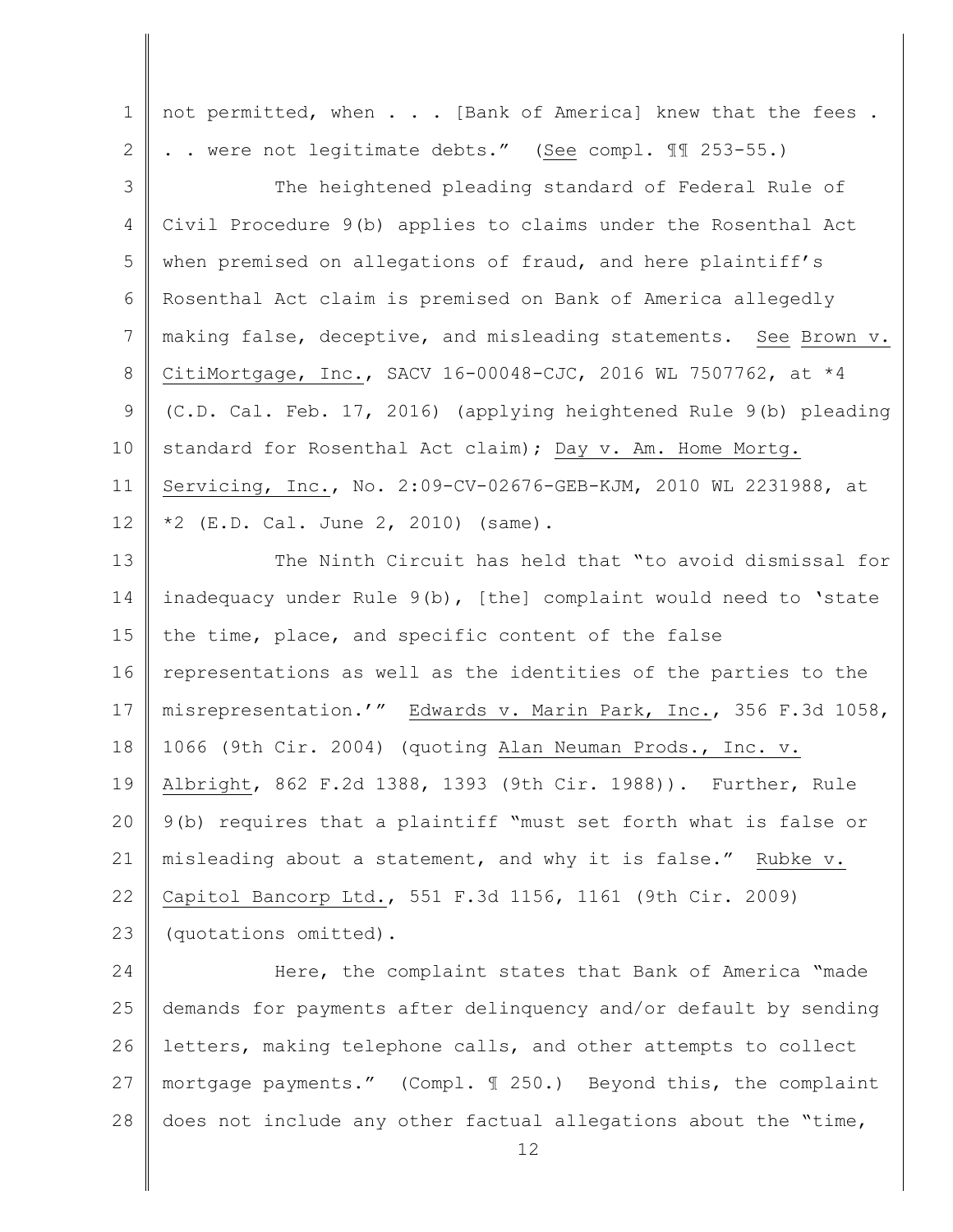1 2 3 place, and specific content" of the "letters, telephone calls, or other attempts." Edwards, 356 F.3d at 1066; (Id.) Accordingly, plaintiff's Rosenthal Act claim will be dismissed.

## D. Truth in Lending Act

5 6 7 8 9 10 11 TILA is a consumer protection statute that aims to "avoid the uninformed use of credit." 15 U.S.C. § 1601(a). The statute "requires creditors to provide borrowers with clear and accurate disclosures of terms dealing with things like finance charges, annual percentage rates of interest, and the borrower's rights." Beach v. Ocwen Fed. Bank, 523 U.S. 410, 412 (1998) (citing 15 U.S.C. §§ 1631, 1632, 1635 & 1638).

12

4

# 1. TILA Claim for Lender-Placed Insurance

13 14 15 16 17 18 19 20 21 22 23 24 25 26 27 28 Under TILA, 12 C.F.R. § 226.18(d), a creditor must disclose a "finance charge" which includes a premium for insurance. Plaintiff cites to cases allowing TILA claims to proceed in which the original mortgage agreement did not contemplate that the borrower was required to have hazard insurance or that Bank of America was authorized to purchase it if the borrower's policy lapsed. (Pl.'s Opp'n to Bank of America Mot. at 15 (citing Hofstetter v. Chase Home Fin., LLC, 751 F. Supp. 2d 1116, 1125-28 (N.D. Cal. Oct. 29, 2010) (granting leave to amend to add a TILA claim where mandatory flood insurance was not required "at the loan's consummation and insufficient initial disclosures were made to the borrower that such insurance would have to be purchased in the future"); Travis v. Boulevard Bank N.A., 880 F. Supp. 1226, 1229 (N.D. Ill. Mar. 31, 1995) (emphasis added) ("Defendant's purchase of the allegedly unauthorized insurance and the subsequent addition of the resulting premiums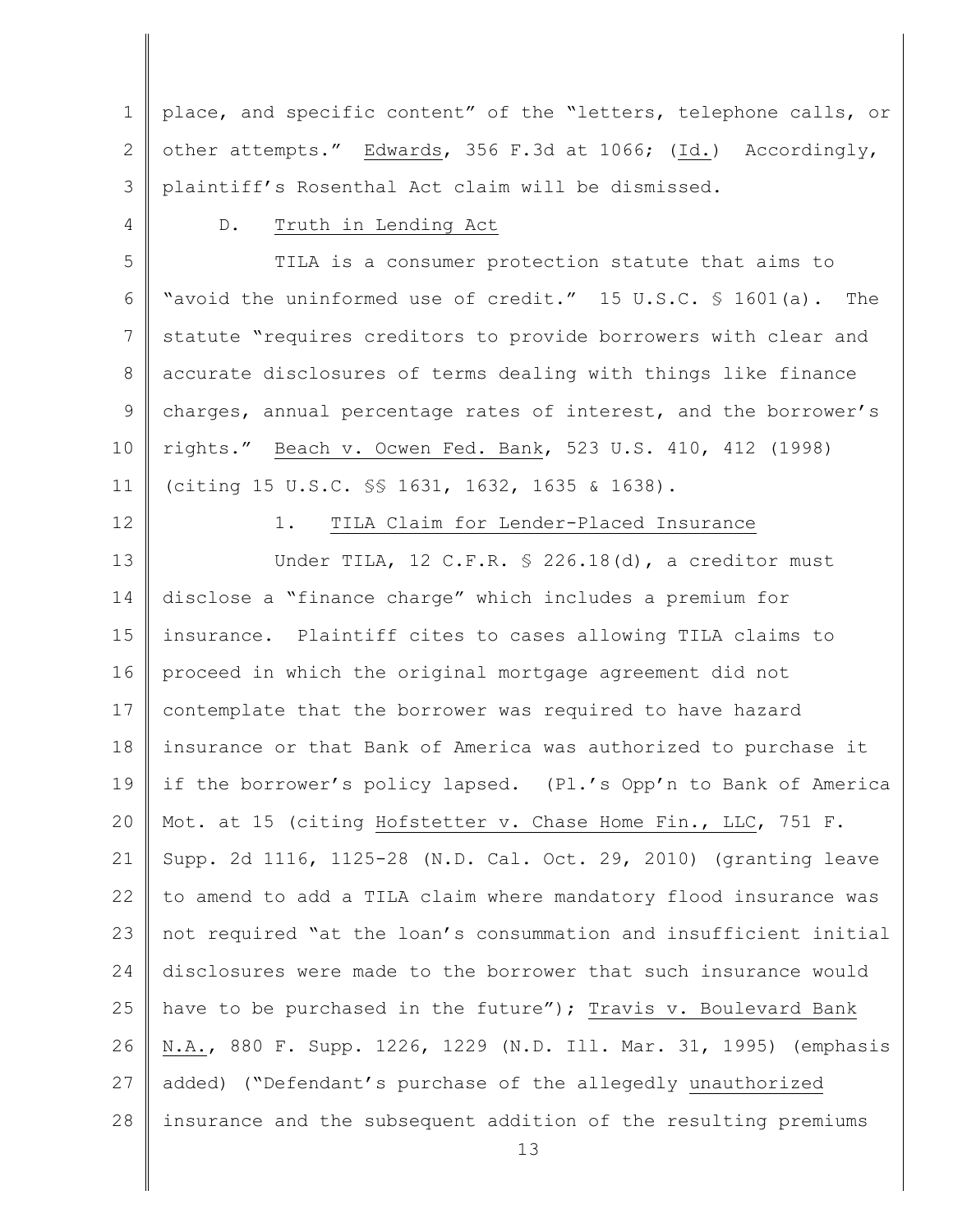1 2 3 4 5 6 to plaintiff's existing indebtedness constituted a new credit transaction" requiring new disclosures under TILA). Here, the deed of trust differs from plaintiff's cited cases because it required plaintiff to have hazard insurance and authorized Bank of America to institute lender-placed insurance if plaintiff's policy lapsed.

7 8 9 10 11 12 13 14 15 16 However, the agreement did not authorize Bank of America to receive kickbacks from the lender-placed insurance or charge for inspections that were drive-by or fabricated. See Cannon v. Wells Fargo Bank, N.A., 917 F. Supp. 2d 1025, 1044-46 (N.D. Cal. Jan. 9, 2013) (denying motion to dismiss TILA claim where lender-placed insurance was authorized by the mortgage agreement, but the kickbacks were not). Plaintiff sufficiently alleges that Bank of America violated TILA, 12 C.F.R. § 226.17, by failing to disclose the amount and nature of the kickback scheme. (Compl. 1 211.)

# 17

#### 2. TILA Claim for Property-Inspection Fees

18 19 20 21 22 23 24 25 26 27 28 Plaintiff's TILA claim also alleges in conclusory terms that Bank of America violated TILA "through the imposition of unauthorized or inflated" property inspections. (Id. ¶ 215.) Beyond this conclusory allegation, the complaint contains no other factual allegations pertaining to property inspections in accordance with the TILA claim. See Ashcroft, 556 U.S. at 678 ("Threadbare recitals of the elements of a cause of action, supported by mere conclusory statements, do not suffice.") Further, plaintiff provides no argument in opposition about the TILA claim to the extent it is based on property-inspection fees. (See Pl.'s Opp'n to Bank of America at 14-16.) Accordingly, the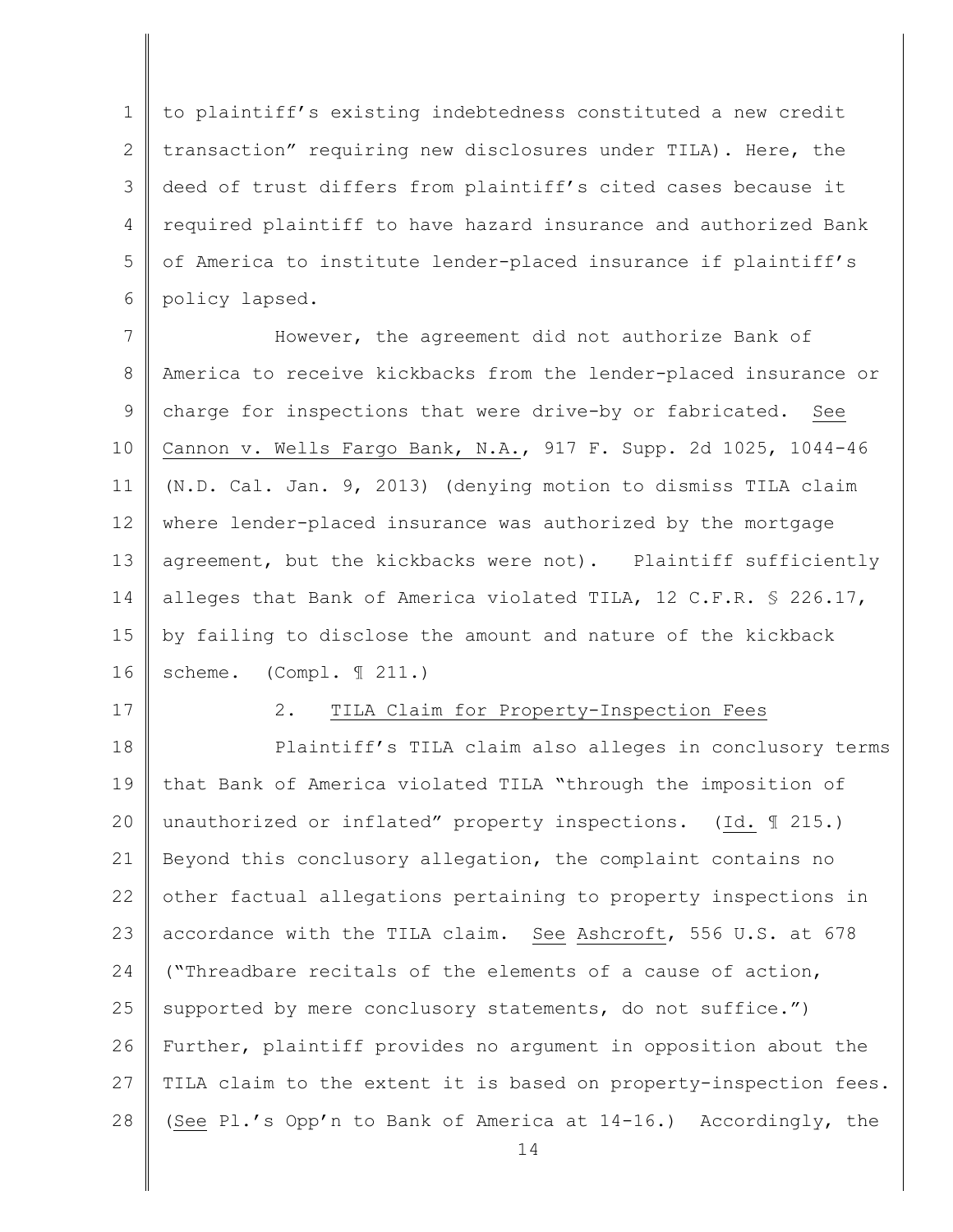1 2 court will grant Bank of America's motion to dismiss plaintiff's TILA claim to the extent it is based on property-inspection fees.

3

# 3. TILA Statute of Limitations

4 5 6 7 8 9 10 11 12 13 14 15 16 17 18 19 20 21 22 Bank of America argues plaintiff's TILA claim is timebarred to the extent it is premised on conduct before October 29, 2020, as TILA has a one-year statute of limitations. See 15 U.S.C. 1640(e). In his opposition, plaintiff does not argue that equitable tolling is appropriate, though he attempted to plead as such in the complaint. (See Pl.'s Opp'n to Bank of America at 16-17; Compl. ¶¶ 149-154.) Plaintiff merely argues that he has also alleged conduct that occurred within the statute of limitations, because the lender-placed insurance was renewed on April 19, 2021. (Pl.'s Opp'n to Bank of America at 16-17.) Plaintiff provides no explanation of how a claim based on conduct occurring prior to October 29, 2020 would be subject to equitable tolling. Plaintiff also insufficiently alleges how the information upon which he bases his claims was not available to him earlier, since he had been getting charged for the lenderplaced insurance as early as 2019. Presumably, plaintiff was made aware of these charges as part of his monthly statements, and if he was not, he fails to allege facts to support that inference.

23 24 25 26 27 28 Therefore, to the extent plaintiff's TILA claim is based on alleged violations from prior to October 29, 2020, it is time-barred and will be dismissed. For conduct after October 29, 2020, plaintiff's TILA claim based on lender-placed insurance is sufficiently alleged and Bank of America's motion will be denied. E. RICO Claims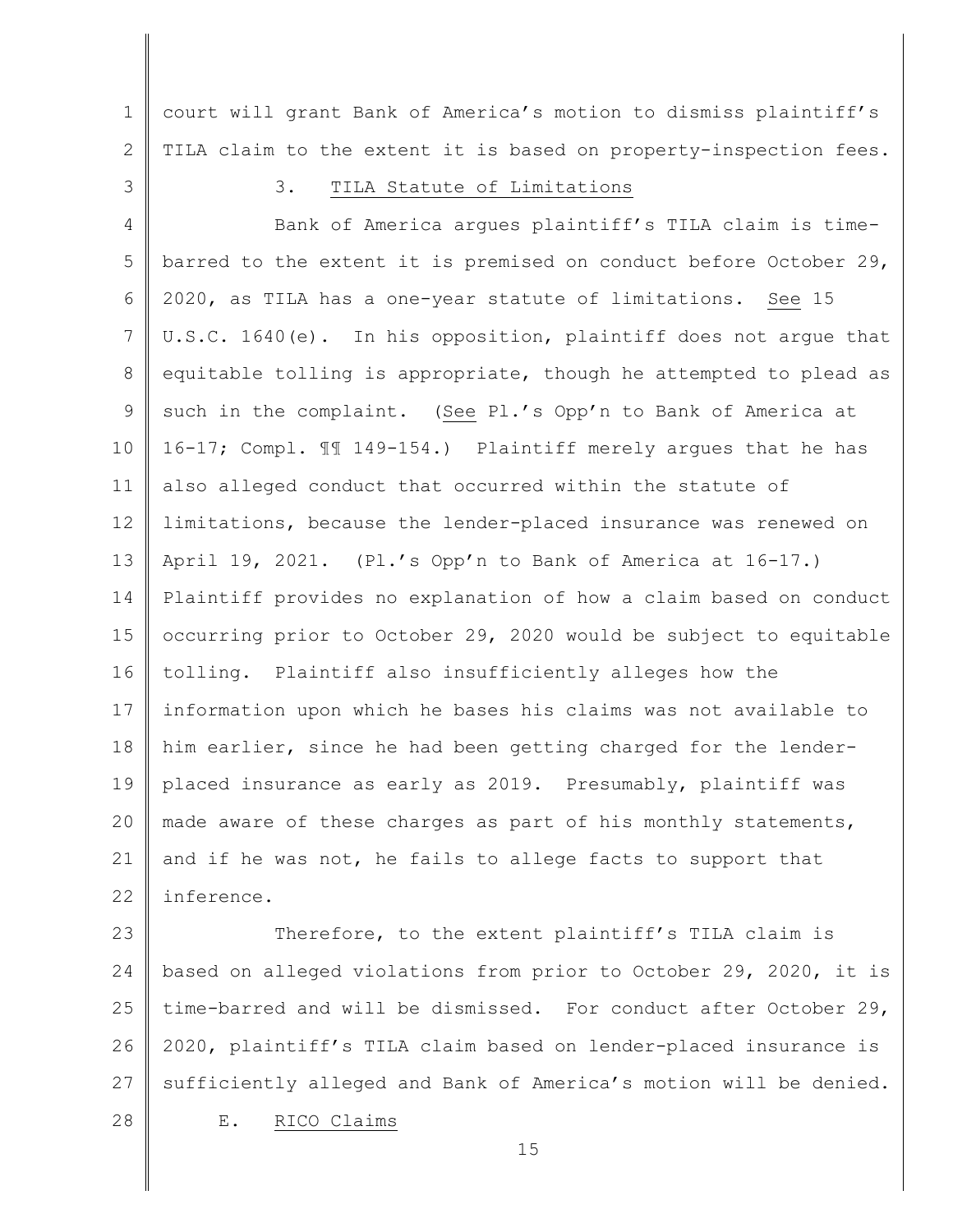1 2 3 4 5 6 7 8 9 10 11 12 13 14 15 16 17 18 19 20 21 22 23 24 Both defendants move to dismiss plaintiff's RICO claim which is based on the alleged "kickback scheme" for lender-placed insurance between defendants. To state a claim under RICO, a plaintiff must allege the existence of a RICO enterprise, the existence of a pattern of racketeering activity, a nexus between the defendant and either the pattern of racketeering activity or the RICO enterprise, and a resulting injury to the plaintiff. Occupational–Urgent Care Health Sys., Inc. v. Sutro & Co., Inc.*,* 711 F. Supp. 1016, 1021 (E.D. Cal. 1989). When the alleged racketeering activity sounds in fraud -- and here plaintiff bases his RICO claim upon mail and wire fraud -- the complaint must "state with particularity the circumstances constituting fraud or mistake" to meet the standard under Federal Rule of Civil Procedure 9(b). In re Countrywide Fin. Corp. Mortg. Mktg. & Sales Prac. Lit.*,* 601 F. Supp. 2d 1201, 1215 (S.D. Cal. 2009) (quoting Fed. R. Civ. P. 9(b)). To allege a pattern of racketeering activity, a plaintiff must allege two or more predicate acts. Sun Sav. & Loan Ass'n v. Dierdorff*,* 825 F.2d 187, 193 (9th Cir. 1987). Here, the complaint alleges only one predicate act of mail and wire fraud. Plaintiff alleges that he received a lender-placed insurance notice on April 19, 2021 from Bank of America, which he alleges was actually from Integon. (Compl. 1 144.) Even assuming that the April 19, 2021 letter is a

25 26 27 28 sufficiently alleged predicate act, plaintiff's RICO claim fails because he has not alleged a second predicate act. Beyond the one letter, plaintiff does not identify any other predicate acts with the required particularity under Rule 9(b). Merely stating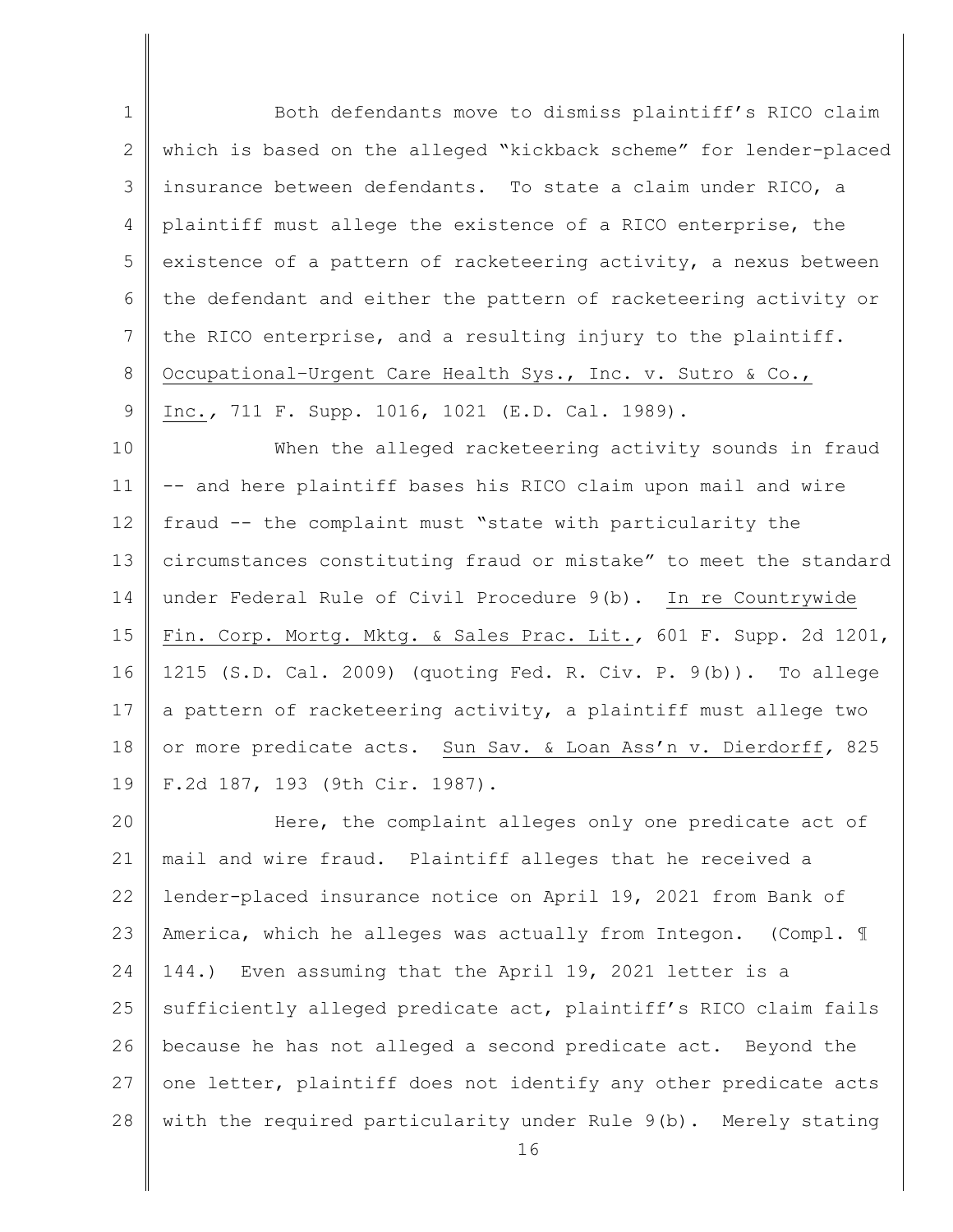1 2 3 4 5 that Integon sent letters with approval from Bank of America, without identifying the time, place or specific content of false representations of more than one letter, is insufficient to survive a motion to dismiss under the heightened pleading standard of Rule 9(b). (Id. 1 232.)

6 7 8 9 10 11 12 13 14 15 16 17 18 19 20 21 Furthermore, plaintiff's RICO claim must be dismissed for the independent reason that it is nothing more than a dressed-up attempt to assert a breach of contract claim, which plaintiff already alleges. "A plaintiff cannot state a claim under the Civil RICO statute by simply artfully pleading what is essentially a breach of contract claim." Manos v. MTC Fin., Inc., No. SACV 16-01142-CJC, 2018 WL 6220051, \*7 (C.D. Cal. Apr. 2, 2018) (quotations omitted); Vega v. Ocwen Fin. Corp., No 2:14 cv-04408-ODW, 2015 WL 1383241, \*12 (C.D. Cal. Mar. 24, 2015) (dismissing RICO claim which alleged that the defendant assessed fees in violation of the borrowers' mortgage agreement because the claim was premised on a breach of contract). The alleged conduct under plaintiff's RICO claim, of improperly charging borrowers for lender-placed insurance, is also the alleged conduct upon which plaintiff's breach of contract claim is premised. (Compare compl. ¶ 243, with id. ¶ 179.)

22 23 24 25 26 27 28 Plaintiff's opposition to defendants' motion on this issue only argues that his RICO claim is different than his breach of contract claim for the property-inspection fees. (Pl.'s Opp'n to Bank of America at 9.) However, as pled by plaintiff, his RICO claim is only based on lender-placed insurance. (See compl. ¶ 240-47.) Plaintiff makes no effort to distinguish his breach of contract claim for lender-placed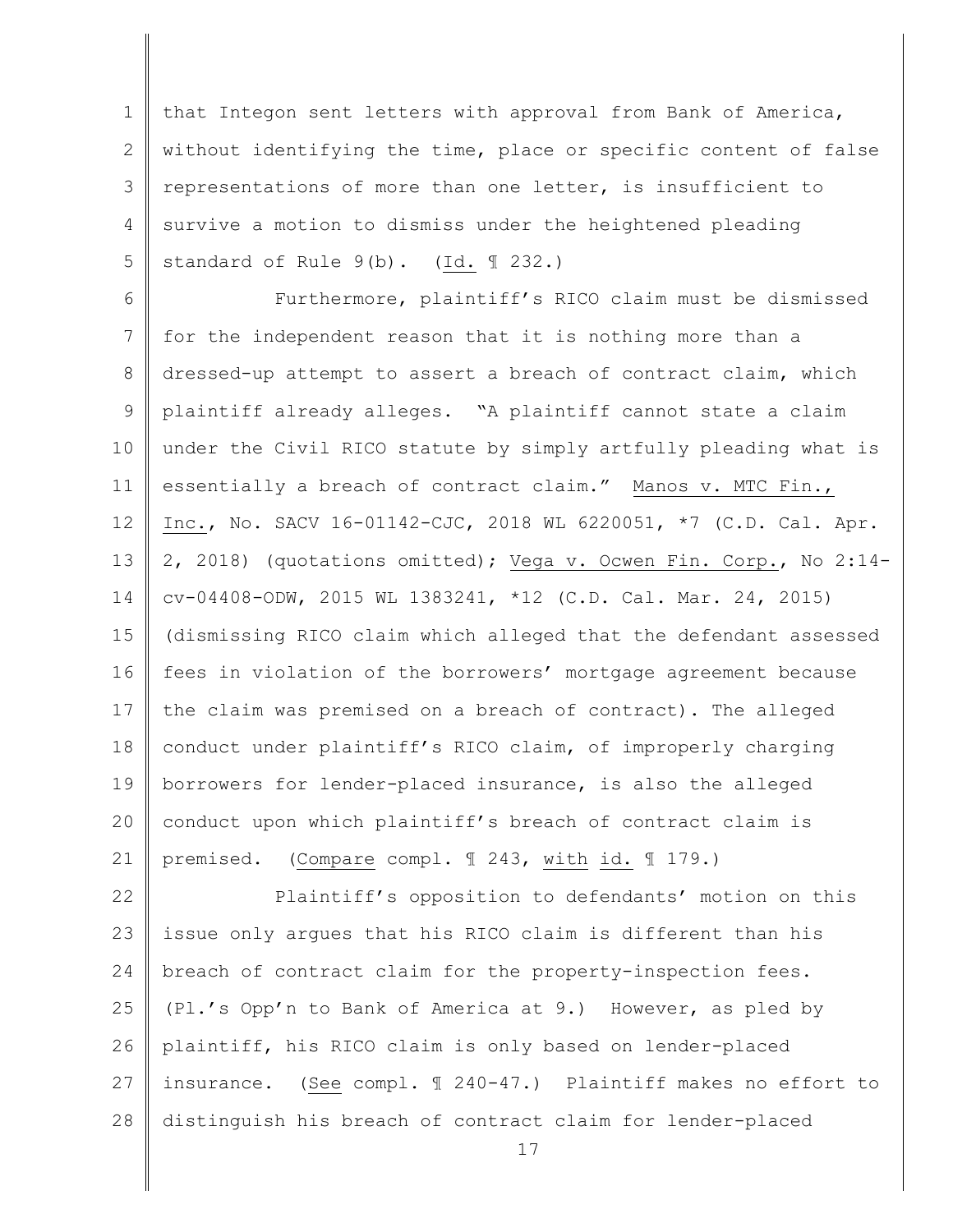1 insurance and his RICO claim for lender-placed insurance.

2 3 Accordingly, defendants' motions to dismiss plaintiff's RICO claim will be granted.

4 5 6 7 8 9 Because the complaint fails to sufficiently allege a RICO claim under 18 U.S.C. § 1962(c), plaintiff's claim under § 1962(d) for conspiracy to commit a RICO violation also fails. See Turner v. Cook, 362 F.3d 1219, 1231 n. 17 (9th Cir. 2004) (dismissing conspiracy to commit RICO claim because plaintiffs failed to sufficiently allege RICO claim).

10

#### F. Unjust Enrichment

11 12 13 14 15 16 17 18 19 20 21 22 23 24 25 In the alternative to his claims for breach of contract and implied covenant of good faith and fair dealing, plaintiff brings a separate claim for unjust enrichment against Bank of America. "There is not a standalone cause of action for 'unjust enrichment' which is synonymous with restitution." Astiana v. Hain Celestial Grp., Inc., 783 F.3d 753, 762 (9th Cir. 2015). Rather, it "describe[s] the theory underlying a claim that a defendant has been unjustly conferred a benefit through mistake, coercion, or request" and the "return of that benefit is typically sought in a quasi-contract cause of action." Id. Here, both parties agree that there is an existing contract which is at issue, the deed of trust, so there is no claim to be made in quasi-contract. Accordingly, the court will grant Bank of America's motion to dismiss plaintiff's unjust enrichment "claim."

26

#### G. California Unfair Competition Law

27 28 California's Unfair Competition Law ("UCL") "prohibits any unfair competition, which means 'any unlawful, unfair or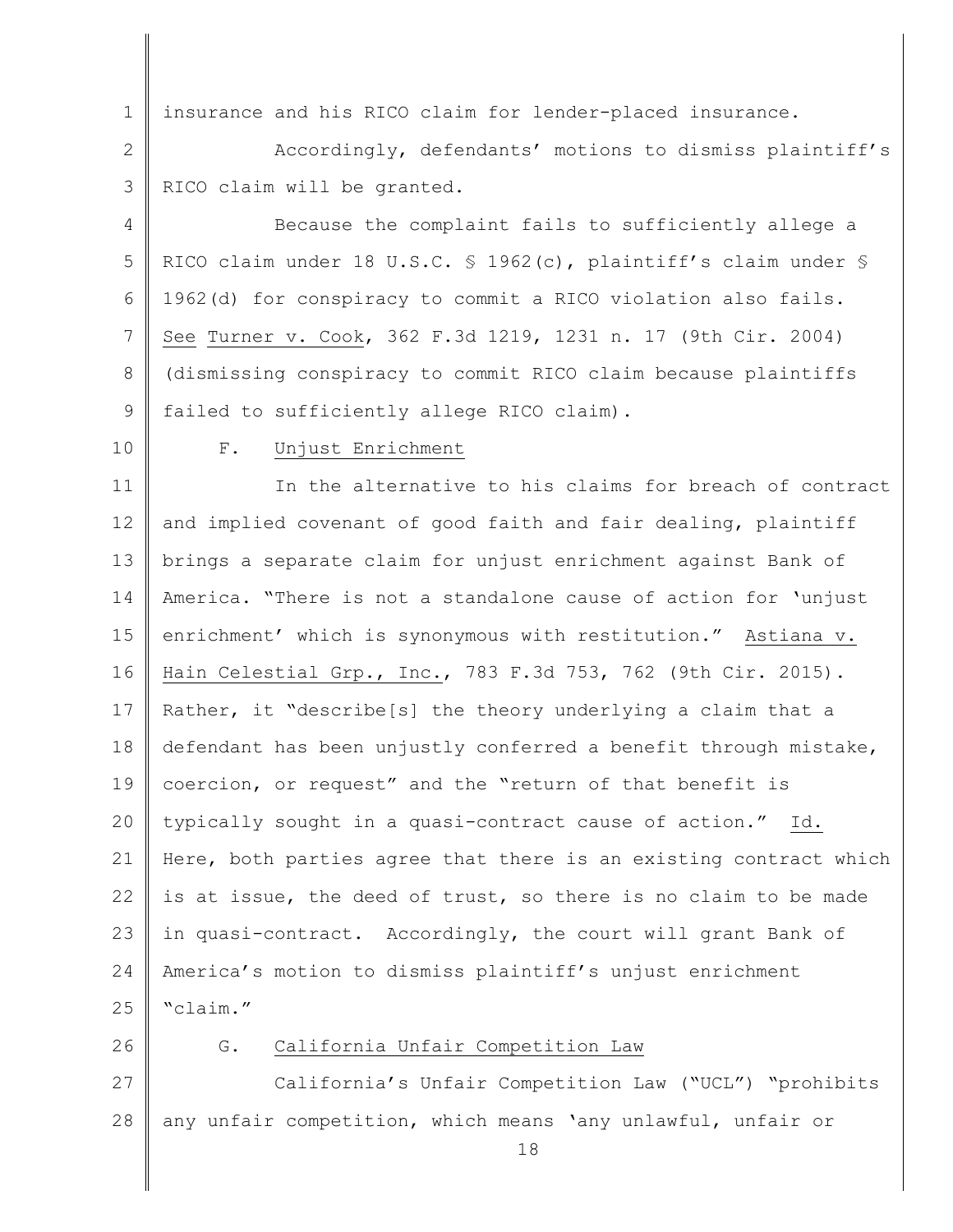| $\mathbf 1$ | fraudulent business act or practice.'" In re Pomona Valley Med.     |  |
|-------------|---------------------------------------------------------------------|--|
| 2           | Grp., Inc., 476 F.3d 665, 674 (9th Cir. 2007) (quoting Cal. Bus.    |  |
| 3           | & Prof. Code § 17200, et seq.). Plaintiff has alleged that Bank     |  |
| 4           | of America was receiving kickbacks for placing insurance on         |  |
| 5           | borrowers' property, without disclosing any such kickbacks to       |  |
| 6           | borrowers, and Bank of America was falsifying property              |  |
| 7           | inspections and still charging borrowers for them. At the           |  |
| 8           | pleading stage, plaintiff sufficiently alleges the UCL claim        |  |
| 9           | given plaintiff's remaining claims in this action and the conduct   |  |
| 10          | by Bank of America described within the complaint.                  |  |
| 11          | IT IS THEREFORE ORDERED that:                                       |  |
| 12          | (1) Bank of America's motion to dismiss plaintiff's                 |  |
| 13          | breach of contract claim be, and the same hereby is, DENIED;        |  |
| 14          | (2) Bank of America's motion to dismiss plaintiff's                 |  |
| 15          | claim for breach of the implied covenant of good faith and fair     |  |
| 16          | dealing be, and the same hereby is, GRANTED;                        |  |
| 17          | (3) Bank of America's motion to dismiss plaintiff's                 |  |
| 18          | claim under the Fair Debt Collection Practices Act be, and the      |  |
| 19          | same hereby is, GRANTED;                                            |  |
| 20          | (4) Bank of America's motion to dismiss plaintiff's                 |  |
| 21          | claim under the Truth in Lending Act be, and the same hereby is,    |  |
| 22          | GRANTED in part with respect to the imposition of property-         |  |
| 23          | inspection fees and all alleged violations occurring before         |  |
| 24          | October 29, 2020, and DENIED in all other respects;                 |  |
| 25          | (5) Bank of America's motion to dismiss and Integon's               |  |
| 26          | motion to dismiss plaintiff's claim under the Racketeer             |  |
| 27          | Influenced and Corrupt Organizations Act, 15 U.S.C. \$ 1962 (c) be, |  |
| 28          | and the same hereby are, GRANTED;                                   |  |
|             | 19                                                                  |  |